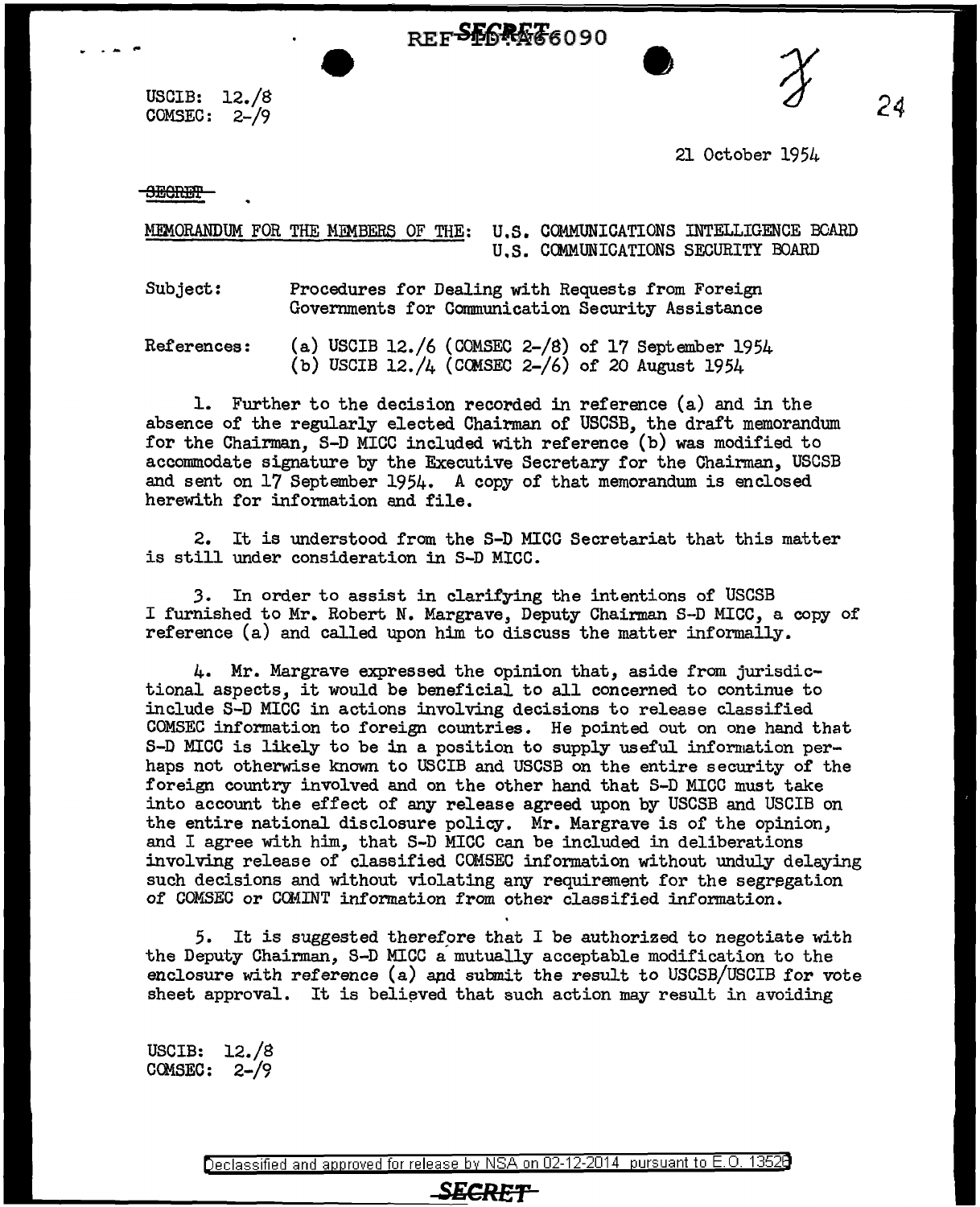

USCIB: 12./8 COMSEC: 2-/9

**SEGRET** 

21 October 1954

Subject: Procedures for Dealing with Requests from Foreign Governments for Communication Security Assistance

the necessity for more formal action and its attendant paper work by both S-D MICC and USCSB/USCIB without detriment to the main objective. In short, it appears to me that a mutually satisfactory arrangement can be achieved by a few simple procedural changes.

6. If there is no objection to the suggestion set forth in paragraph 5 above by the close of business. Monday, 1 November 1954, I will consider myself authorized to proceed as indicated.

tain, U.S. Navy Executive Secretary, USCIB/USCSB

Enclosure CSB # *003* dtd 17 Sep 1954

USCIB: 12. /8 COMSEC:  $2-\frac{1}{9}$ 

 $- 2 -$ 

<del>-SECRET</del>